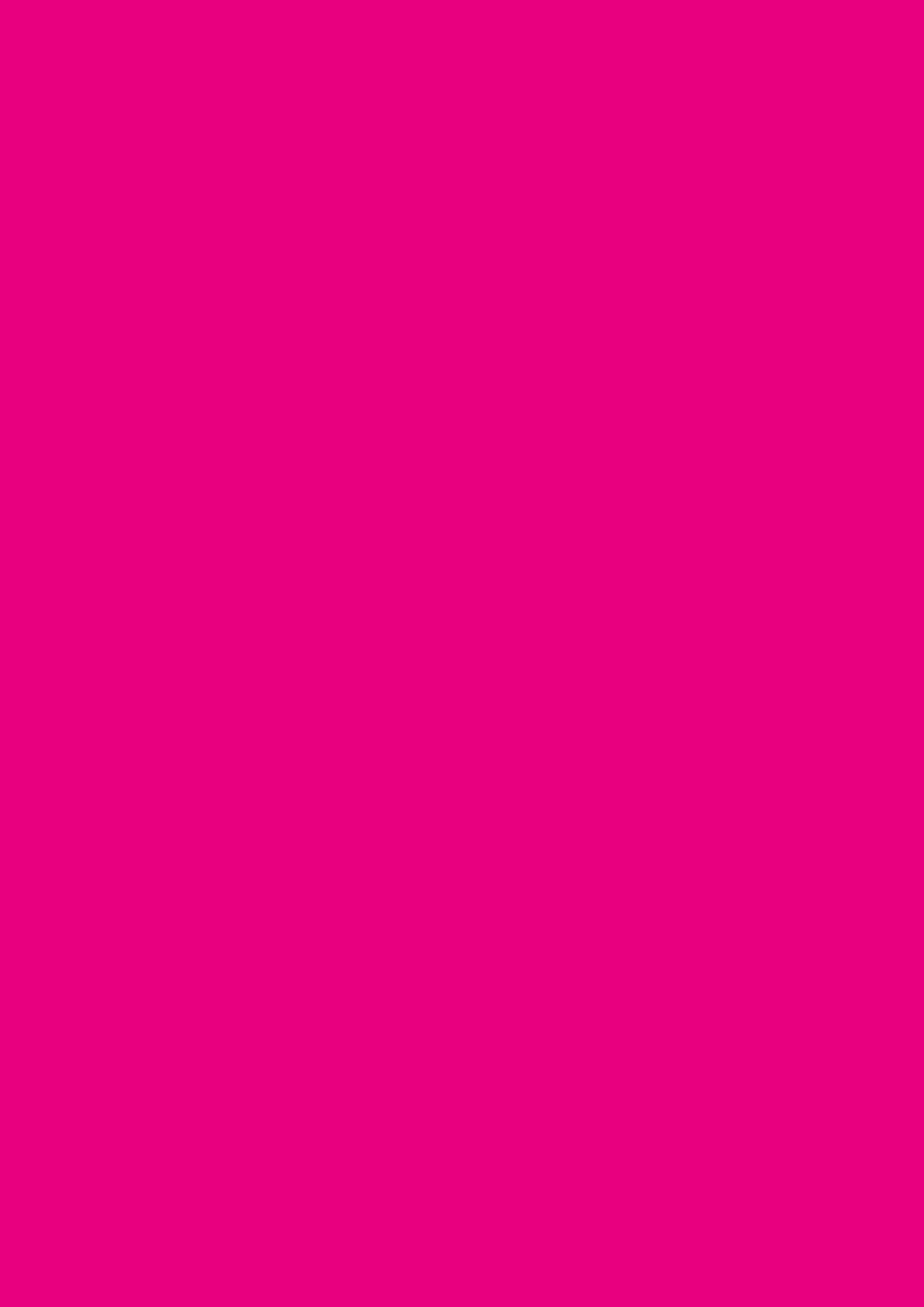# **Contents**

| Section | Title                                                                      | Page |
|---------|----------------------------------------------------------------------------|------|
|         | Introduction                                                               | 04   |
| 1       | Investment Update                                                          | 05   |
| 2       | Spring Statement                                                           | 06   |
| 3       | Getting Pensions Dashboards Ready                                          | 08   |
| 4       | The governance and administration of your pension scheme is changing       | 09   |
| 5       | Cyber Risk and pension schemes: what to expect in the new Code of Practice | 10   |
| 6       | Payment of discretionary death benefits                                    | 12   |
| 7       | DC Update                                                                  | 13   |
| 8       | Pensions Ombudsman roundup                                                 | 15   |
| 9       | HMRC's third GMP Equalisation (GMPE) newsletter - what now for trustees?   | 17   |
| 10      | Coming up next                                                             | 19   |











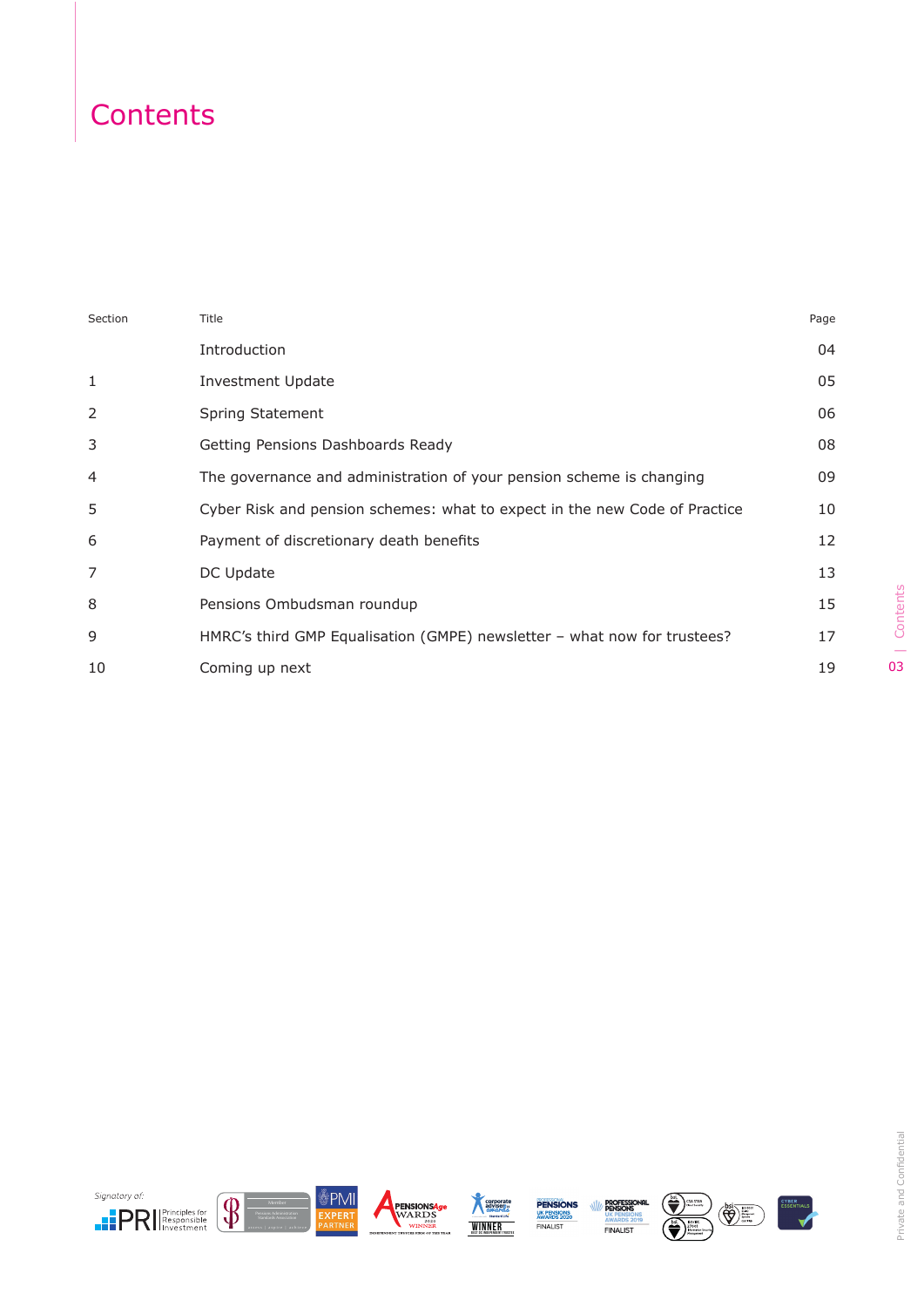# Introduction

The purpose of this report is to provide an update for pension scheme sponsors and trustees on recent industry changes in the quarter.

For your convenience, we have summarised the key developments and highlighted the necessary actions sponsors and trustees may need to take.

We also include links to further relevant information and any deadlines of which you should be aware.

We trust you will find the update useful and informative. If you require further information about how any of the topics covered might impact on your scheme specifically, please get in touch with Adrian Kennett [\(adrian\\_kennett@dalriadatrustees.co.uk](mailto:adrian_kennett%40dalriadatrustees.co.uk?subject=)) or your usual Dalriada contact.

### **NOTES**

This document is aimed at providing you with generic information about recent developments in the pensions industry.

You should not take any action as a result of information included in this document without seeking specific advice in relation to the impact these matters might have on your scheme or company. Dalriada Trustees Limited accepts no liability for actions taken or not taken as a result of this document.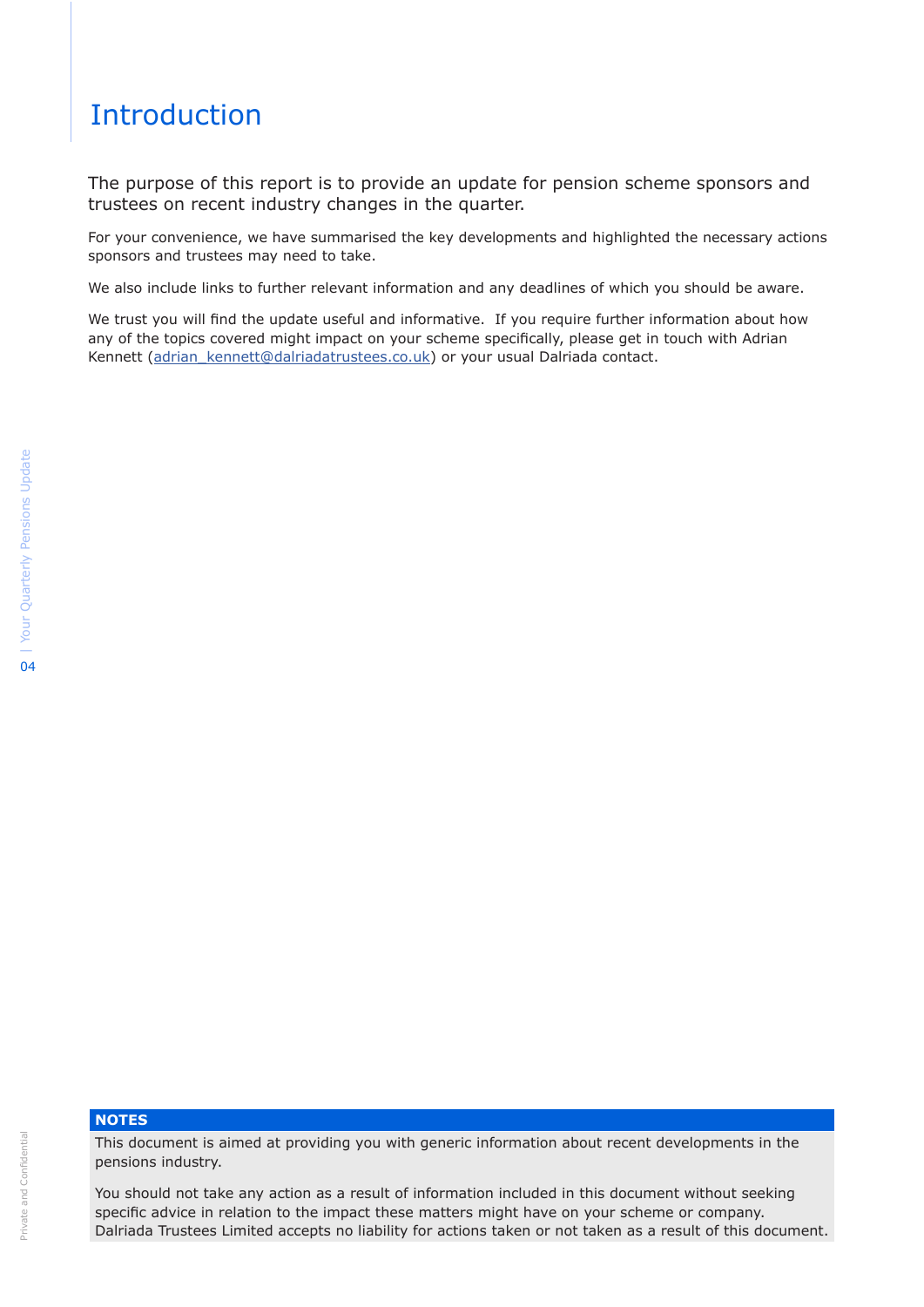# 1 2021 Q4 Investment Update

As we closed out 2021, global equity markets had gone through another quarter of high volatility, yet finished at close to record highs, while inflation was rising across the globe. 2022 has not started with a change in fortunes, however.

Markets were volatile over the first quarter of 2022, with many asset classes posting losses driven by the Russian invasion of Ukraine, and even higher expectations for inflation than might have been forecast in late 2021. Emerging market equities with exposure to Russian assets suffered heavy losses as a result of the sanctions imposed on the country by the West, causing large investor selling and the inevitable significant decline of asset values.

The dependence on Russia as a major energy and commodity producer has been brought to the fore, with the war causing prices to considerably increase. Brent oil increased by around 33%, intensifying the increase in inflation. Gold also increased by approximately 6% over the period, due to its "safe haven" status and the potential inflation protection the commodity offers investors.

In response to the higher-than-expected levels of inflation, central banks were forced into action, with the US Federal Reserve raising interest rates by 0.25% and the Bank of England implementing an increase of 0.5%, pushing the base rate to 0.75%. The rise in rates caused losses for fixed income assets, as prices declined (i.e. yields increased). Investment grade credit, which is more exposed to rising interest rates, underperformed riskier high-yield credit. Credit spreads also increased, causing losses that were mainly driven by a rise in corporate bonds yields, as investors became risk averse in response to the war in Ukraine and rising interest rates.

Long-term UK gilt yields increased by 0.65% to 1.74% over the quarter, driven by the Bank of England's decision to raise interest rates and the expectation of further rate rises in the coming months. All else being equal, the rise in gilt yields will decrease the value placed on pension schemes' fixed liabilities. Real UK gilt yields also increased over the quarter by 0.36% to -1.93%, due to rising nominal yields. All else being equal, this will act to decrease the value placed on pension schemes' real liabilities.

The significant upwards pressure on energy prices, and the increased economic activity globally as countries begin to recover from the Covid-19 pandemic, caused long-term inflation expectations to rise. All else being equal, this will increase the value placed on pension schemes' liabilities.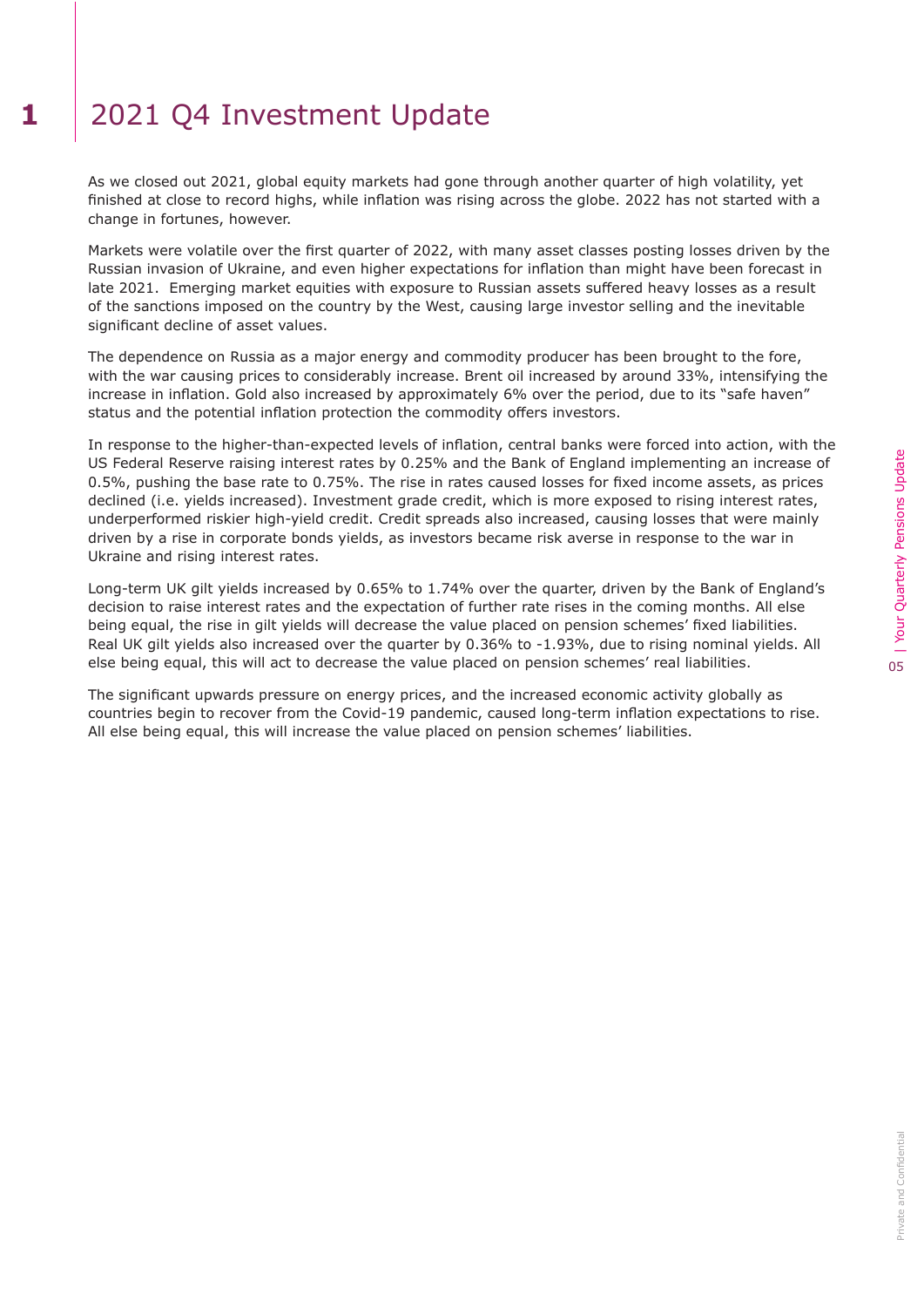# **2** Spring Statement 2022

# **Basic Rate Income Tax cut to 19% by 2024**

The Spring Statement is an opportunity for the Chancellor to provide an update on the overall health of the economy. It does not normally include major tax or spending changes. These are made once a year at the Autumn Budget.

However, this Spring Statement is exceptional in that it is delivered against a backdrop of rising fuel, energy and food costs. Prices have risen by 6.2% in the 12 months to February - the fastest for 30 years.



### **Key Points**

- The Chancellor began with an overview of the latest economic and fiscal outlook from Office for Budget Responsibility (OBR).
- Fuel duty will be cut by 5 pence per litre for 12 months with effect from 6pm on 23 March 2022.
- For the next five years, homeowners will pay 0% VAT on energy saving materials, such as solar panels or heat pumps.
- The health and care levy (increase in National Insurance Contributions), to pay for NHS and social care spending, will go ahead as previously announced. However, the government will raise the threshold people earn before they pay National Insurance. From this July, people will be able to earn £12,570 a year without paying income tax or National Insurance.
- ─ A tax plan will be published with a 'principled approach' to cutting taxes over this Parliament. According to the Chancellor, this will first help families, then create conditions for higher growth.
- Before the end of this Parliament in 2024, "for the first time in 16 years" the basic rate of income tax will be cut from 20p to 19p in the pound.

### **Pension aspects**

There are very few direct references to pensions in the Spring Statement other than confirmation that "efforts to reform Solvency II and the pensions charge cap to unlock institutional capital into illiquid assets are ongoing".

The standard annual allowance will remain at £40,000. The lifetime allowance will remain at its 2020-21 level (£1,073,100) up to and including 2025-26.

In some ways, 'no news is good news' as rumours around adverse changes to the taxation of pension death benefits did not materialise.

However, the increase in National Insurance Contributions from this April was confirmed and so there is at least one possible action for workplace pension schemes; viz, salary sacrifice is, for most people, the most effective way to make pension scheme contributions.

All the Spring Statement documents, including the latest Debt Management Report, are available from the Spring Statement link on the following page.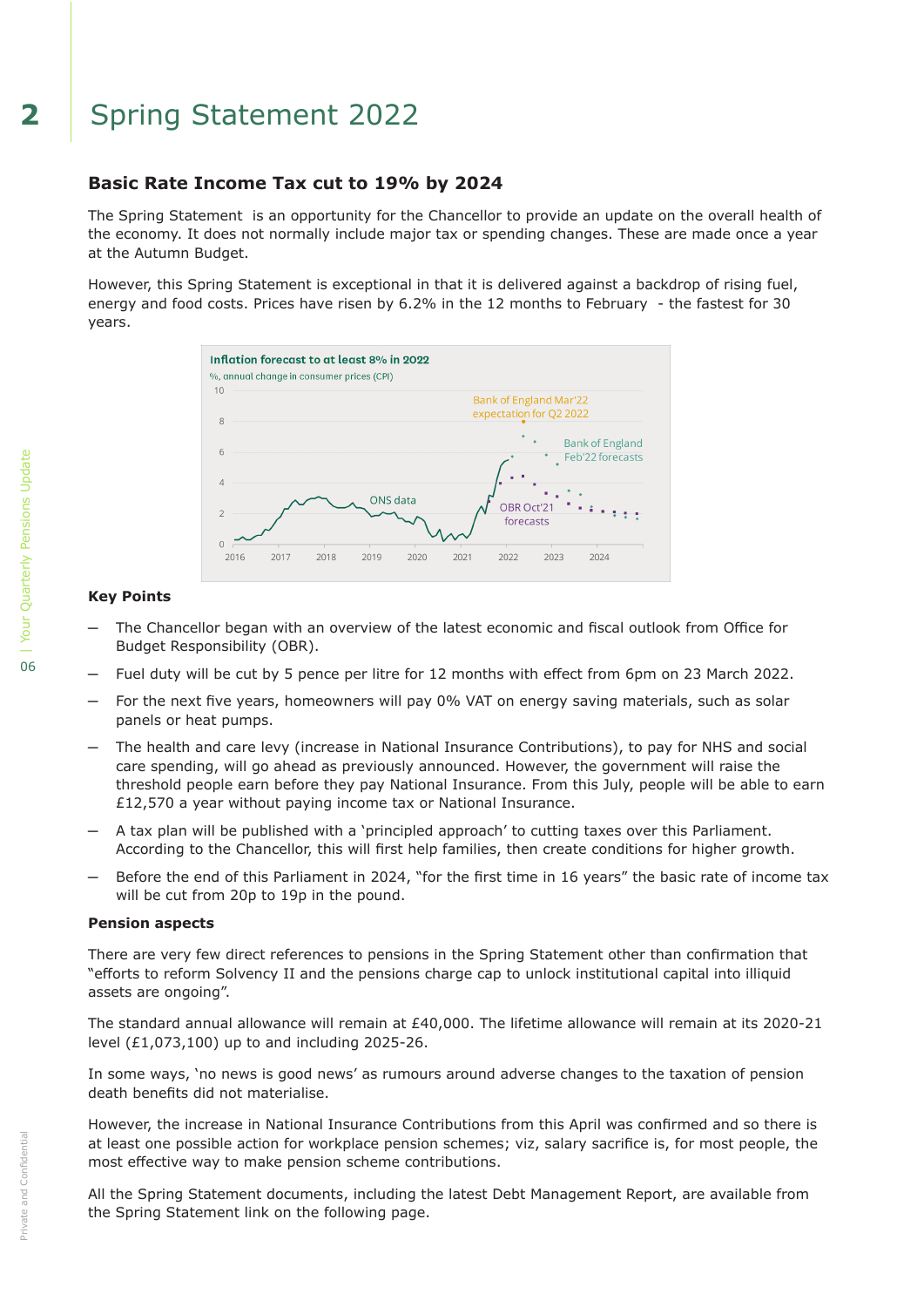# **Helpful Links**

[Background to Spring Statement 2022 - House of Commons Library \(parliament.uk\)](https://commonslibrary.parliament.uk/research-briefings/cbp-9500/)

[Consumer](https://www.ons.gov.uk/economy/inflationandpriceindices/bulletins/consumerpriceinflation/february2022) price inflation, UK - Office for National Statistics

Economic and fiscal outlook - March 2022 - Office for Budget [Responsibility](https://obr.uk/efo/economic-and-fiscal-outlook-march-2022/) (obr.uk)

Spring Statement 2022: documents - GOV.UK [\(www.gov.uk\).](https://www.gov.uk/government/publications/spring-statement-2022-documents)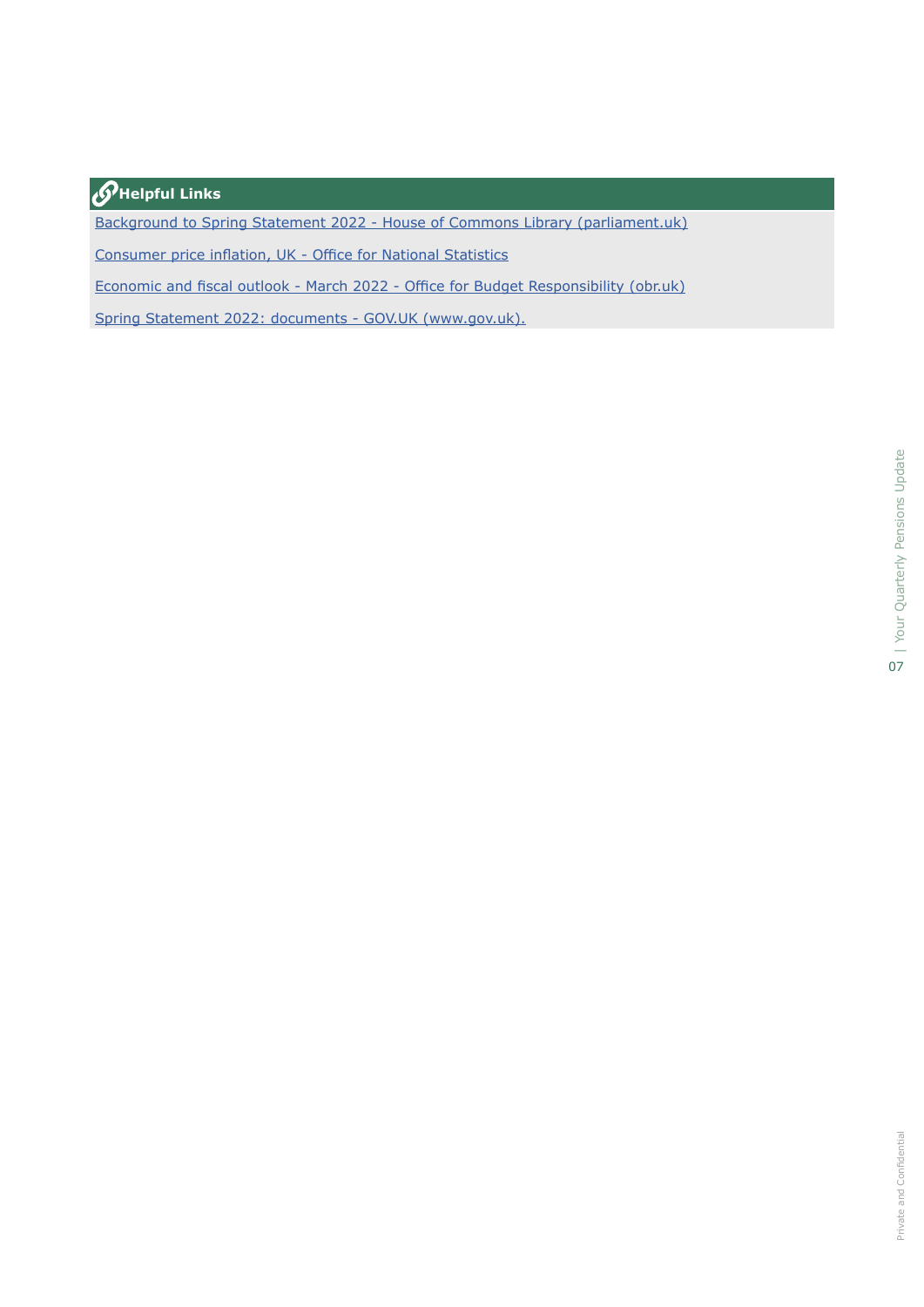# **3** Getting Pensions Dashboard Ready

Our February 2022 "Tea With a Trustee" webinar focused on Pensions Dashboards, discussing with a live audience, what Dashboards are, when they are due to be launched, their potential impact and what actions trustees need to take. You can watch the webinar here - [Tea with a Trustee February 2022 -](https://www.youtube.com/watch?v=wEOO_OeTtvg&list=PLiFELJuBupspBdPRwM3SdY0bVVF-PDU5k&index=15)  [Getting Pensions Dashboard Ready - YouTube.](https://www.youtube.com/watch?v=wEOO_OeTtvg&list=PLiFELJuBupspBdPRwM3SdY0bVVF-PDU5k&index=15) 

We kicked off with a reminder of what the Dashboards are, which is an interface to enable pension scheme members to view their pensions online - including State pensions. The largest schemes are being prioritised, with those having more than 1,000 members being part of the first wave between April 2023 and September 2024. The next wave are those with between 100 and 999 members between October 2024 and October 2025, followed by the smallest schemes whose staging dates are not yet known. Schemes can choose to connect to the Dashboards earlier than their staging date.

We followed on to discuss that there will be multiple Dashboards - there is one owned and provided by Money and Pensions Service (MaPS), while other organisations which meet the requirements will be allowed to develop and host their own Dashboard.

And of course, we emphasised the importance of data. Trustees will need to ensure data is of sufficient quality for the Dashboards and that calculations are automated to enable the systems to run accurate calculations for members.

Dashboards are expected to have the same level of security that members expect, and receive, from online banking and work continues on putting that level of security in place. In terms of data protection and GDPR, trustees will be required to fulfil their legal liability.

This will all be an enormous challenge for many administration systems and come at an increased cost for many trustees.

# **Audience questions**

We were pleased to take a number of questions from the audience, some of which we have listed below.

# **Is the industry dashboard ready in terms of data/benefit quality?**

There is an expectation that over the last few years trustees have been working with their administrator to cleanse the data to ensure it is of sufficient quality.

# **Given the problems with data for DB schemes, has consideration been given to launching the dashboards with just DC scheme data to start with?**

The government wants all members to have access to their pension figures, not just defined contribution membership.

# **What should trustees be doing now in preparation?**

Trustees should be speaking to their administrators to find out the state of their data and how Dashboard ready they are. Trustees will need to agree a plan to ensure that, when their scheme's staging date arrives, they can connect to Dashboards and provide members with their pension benefits.

# *G* Helpful Links

[Pensions dashboards: consultation on the draft Pensions Dashboard Regulations 2022 \(publishing.](https://www.gov.uk/government/consultations/pensions-dashboards-consultation-on-the-draft-pensions-dashboards-regulations-2022/pensions-dashboards-consultation-on-the-draft-pensions-dashboards-regulations-2022?msclkid=11a10f58b9ae11ec8f787d43736635c9) [service.gov.uk\)](https://www.gov.uk/government/consultations/pensions-dashboards-consultation-on-the-draft-pensions-dashboards-regulations-2022/pensions-dashboards-consultation-on-the-draft-pensions-dashboards-regulations-2022?msclkid=11a10f58b9ae11ec8f787d43736635c9)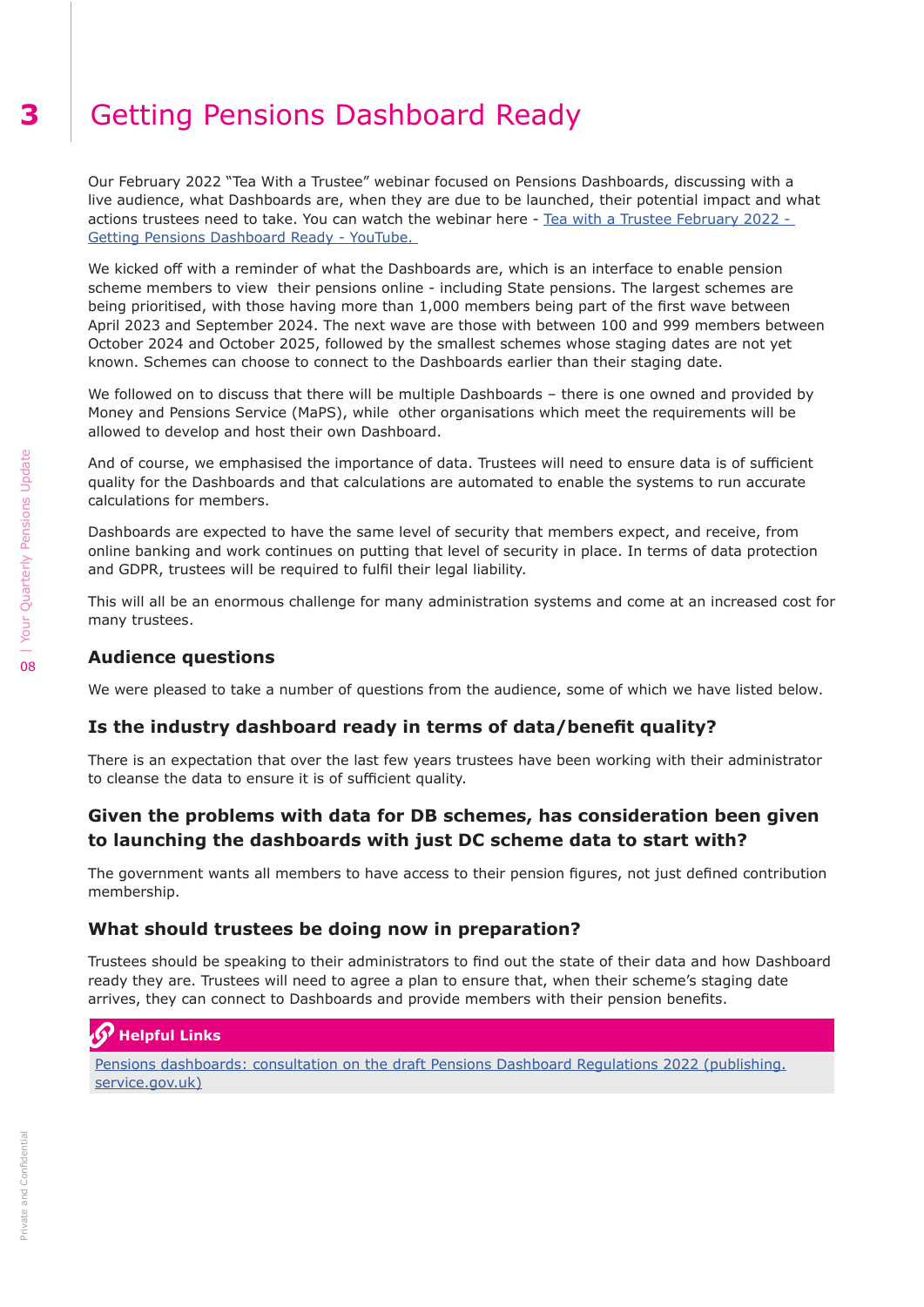# **4** The governance and administration of your pension scheme is changing

# **The law – 'then and now'**

The law on the governance and administration of occupational pension schemes has changed.

- Previously, trustees of an occupational pension scheme had to 'establish and operate adequate internal controls'.
- Trustees must now 'establish and operate an effective system of governance including internal controls' and that system must be proportionate to the scheme in question.

The changes appear to be subtle, but they are important.

In practical terms, the change in the law means that trustees must still have internal controls. However, these must now form part of a wider and scheme-specific system of governance.

In addition, for schemes with more than 100 members, the change in the law requires trustees to "carryout and document an own risk assessment".

However, unlike the requirement for an effective system of governance, the own risk assessment requirement is subject The Pensions Regulator's (TPR) code of practice that is not expected to come into force until summer 2022.

When the new code is published, trustees will have one year to carry-out and document their first own risk assessment; i.e. they will need to comply no later than summer 2023. Subsequent own risk assessments will then be required at intervals of not more than three years.

We already have a good idea as to what the new code will cover as its content is prescribed by regulations and TPR has consulted on a first draft of the code.

In a nutshell, once all of the new duties are in force, trustees will need to ensure that the governance and administration of their scheme is effective and they will need to evidence it.

Trustees of schemes that are subject to the own risk assessment duty, must also have in place a 'risk management function'. This may be a sub-committee of the trustees, or an independent body that reports to the whole governing body or relevant sub-committee.

The requirement for this function means that there will now be an explicit entity that has the operational responsibility for identifying and evaluating risks that a scheme is or could be exposed to, and then implementing and monitoring relevant controls.

# **Getting ready**

As the requirements for an effective system of governance and own risk assessment build on the pre-existing provision for internal controls, a sensible place to start is to ensure that all your existing arrangements, procedures and systems are compliant and up to date. We have developed a checklist that could be used for this purpose and this can be obtained from your usual Dalriada contact.

Once the trustees are satisfied that their existing internal controls are fit for purpose, you are then prepared for TPR's new code and your first own risk assessment.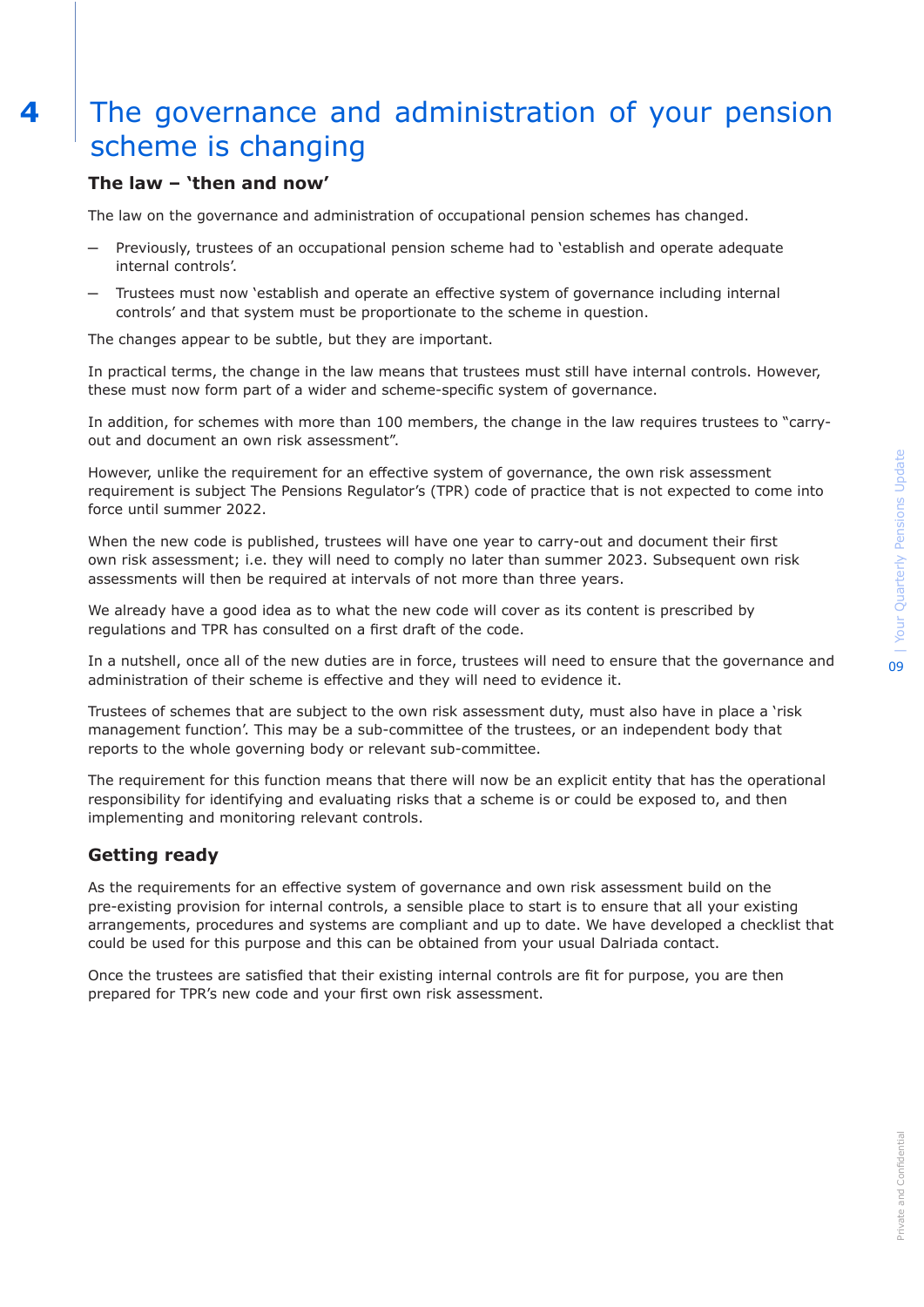# **6** Cyber Risk and pension schemes: what to expect in the new Code of Practice

The Pensions Regulator (TPR) recently published guidance relating to the conflict in Ukraine. One of the preliminary points that TPR expects trustees to consider is 'cyber safety procedures in case of cyberattacks'.

Whilst the Ukraine guidance does not set out in any detail what steps trustees should be taking, TPR's forthcoming single Code of Practice (the so-called 'super-Code') is expected to include a number of cyber controls.

A draft of the super-Code was published last year and we do not expect the section on cyber controls to change in any material respects. So, trustees can rely on the extracts below, from the draft Code, with a good degree of confidence.

# **What is cyber risk?**

'Cyber risk' refers to the risk of loss, disruption or damage to a scheme or its members as a result of the failure of its information technology systems and processes. Governing bodies should take steps to reduce the risk of incidents occurring, and appropriately manage any incidents that arise. Properly functioning cyber controls will assist governing bodies in complying with data protection legislation and may reduce liabilities in the event of a data breach.

# **What are the duties of trustees?**

Under section 249A of the Pensions Act 2004, governing bodies must establish and operate an effective system of governance including internal controls. These controls need to include measures to reduce cyber risk.

### **What measures should trustees adopt?**

TPR's expectations for the governing body's processes and procedures are summarised below. Governing bodies are also expected to be aware of their responsibilities under the UK GDPR.

| Assessing cyber risk | Ensure the governing body has knowledge and<br>understanding of cyber risk.                                                                                                                                                                        |
|----------------------|----------------------------------------------------------------------------------------------------------------------------------------------------------------------------------------------------------------------------------------------------|
|                      | Understand the need for confidentiality,<br>integrity and availability of the systems and<br>services for processing personal data, and the<br>personal data processed within them.                                                                |
|                      | Have clearly defined roles and responsibilities<br>to identify cyber risks and breaches, and to<br>respond to cyber incidents.                                                                                                                     |
|                      | Ensure cyber risk is on the risk register and<br>regularly reviewed.                                                                                                                                                                               |
|                      | Assess, at appropriate intervals, the<br>vulnerability to a cyber incident of the<br>scheme's key functions, systems and assets<br>(including data assets) and the vulnerability of<br>service providers involved in the running of the<br>scheme. |
|                      | Consider accessing specialist skills and<br>expertise to understand and manage the risk.                                                                                                                                                           |
|                      | Ensure appropriate system controls are in<br>place and are up to date (e.g. firewalls, anti-<br>virus and anti-malware products).                                                                                                                  |
|                      |                                                                                                                                                                                                                                                    |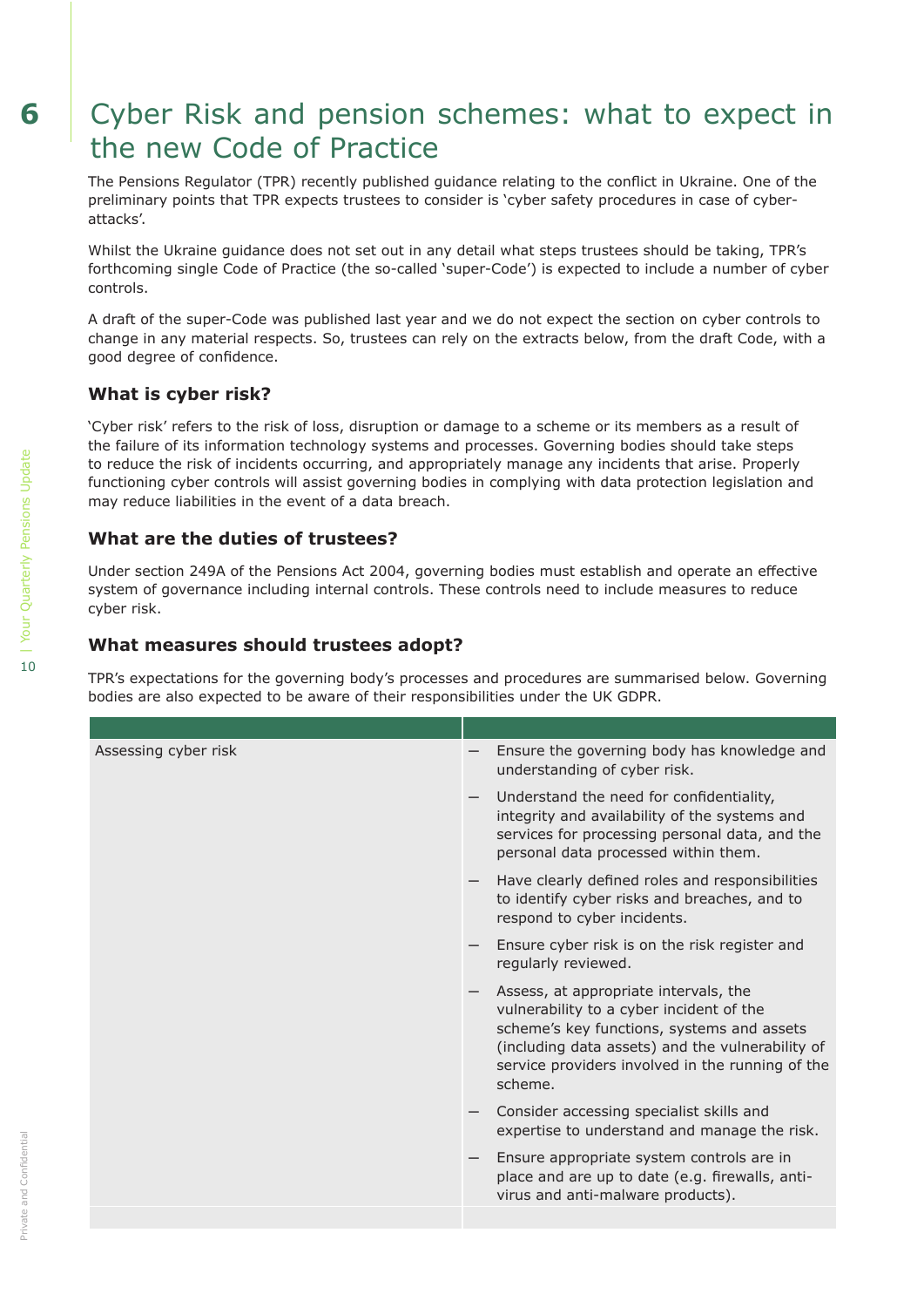11

| Managing cyber risk | Ensure critical systems and data are regularly<br>backed up.                                                                            |
|---------------------|-----------------------------------------------------------------------------------------------------------------------------------------|
|                     | Have policies for the use of devices, and for<br>home and mobile working.                                                               |
|                     | Have policies and controls on data in line with<br>data protection legislation (including access,<br>protection, use and transmission). |
|                     | Take action so that policies and controls<br>remain effective.                                                                          |
|                     | Have policies to assess whether breaches<br>need to be reported to the information<br>commissioner (www.ico.org.uk).                    |
|                     | Maintain a cyber incident response plan in<br>order to safely, and swiftly, resume operations.                                          |
|                     | Satisfy themselves with service providers'<br>controls.                                                                                 |
|                     | Receive regular reports from staff and service<br>$\qquad \qquad -$<br>providers on cyber risks and incidents.                          |

# **Bringing it all together – an Information Security Policy**

One way to address cyber risks, and at the same time evidence an effective system of governance, is to put in place a formal Information Security Policy. A comprehensive policy will cover cyber security and, in addition, set out the controls agreed by the trustees for the security of personal data used by the scheme. Provided it is regularly reviewed, such a policy will cover data protection laws and cyber risks in one 'living' document for both trustees and their service providers.

 $\mathscr{P}_{\textrm{Helpful Links}}$ 

[Single code of practice consultation | The Pensions Regulator](https://www.thepensionsregulator.gov.uk/en/document-library/consultations/new-code-of-practice)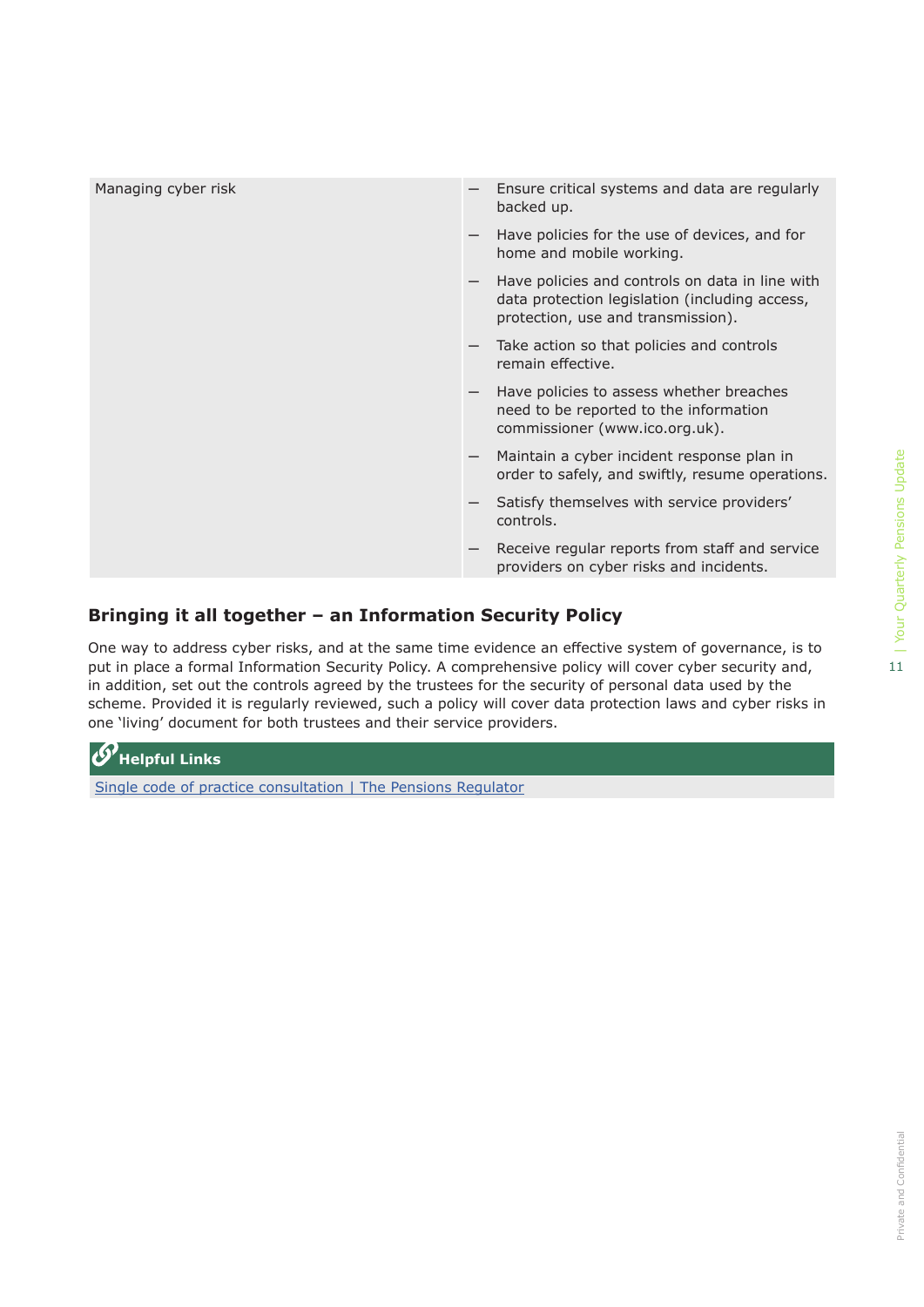# **7** Payment of discretionary death benefits

# **Punter Southall Governance Services Ltd v Benge & Anor (High Court, 1 February 2022)**

In this case, the High Court approved a decision by the trustees of the BST Group Pension Scheme (the "Scheme") to pay death benefits to the deceased member's partner after objections were raised by the deceased's son.

# **Facts**

Following the member's death in March 2010, the trustees considered the death benefits that might be payable, including whether to pay death benefits to the deceased member's partner.

The definition of 'dependant' in the Rules included someone who 'in the opinion of the trustees is (or was at the date of his death) dependent or interdependent on him for all or any of the necessaries of life'. The HMRC definition for authorised payments is similar. Based on the evidence provided, the trustees decided to award death benefits to the deceased member's partner.

# **Evidence of 'dependency'**

- ─ The member and his partner had been in a relationship for around 10 years before living together. At the date of the member's death, they had been living together for approximately 18 months.
- ─ The member and his partner owned their main residence equally as joint tenants. They also owned property in Switzerland. The member contributed 100% of the purchase price for both.
- ─ The member paid the majority of the outgoings in relation to the Swiss property.
- The member paid for the majority of refurbishment work to the main residence and the costs of furniture.
- ─ The member paid for the majority of the couples' day-to-day living expenses including food and clothing.
- The member made provision for his partner in his will, particularly in relation to the properties.

In addition, the member's partner stated that she "could not have afforded to purchase either of these properties, or maintain them, without [the member's] support."

# **Decision**

In approving the trustee's decision the court considered the term "necessaries" to be fact sensitive in relation to "class and position in life". So, in each case, what constitutes the "necessaries of life" will be specific to the circumstances of the member and the potential beneficiary.

The judge also considered that being dependant on someone for the "necessaries of life", is materially the same as the definition of dependant under the Finance Act 2004.

# **Comment**

This is a useful decision. The context - relationships involving unmarried partners and children from a previous relationship - is not that unusual when it comes to considering death benefit cases. Further, the comments on the meaning of 'dependency' and the evidence sought for trustees to reach a proper decision are all instructive and relevant to any trustee dealing with a death benefit case. Trustees need to look at the circumstances and lifestyle of the potential beneficiary in question.

The judgment is also quite reassuring in terms of confirming judicial reluctance to interfere in a trustee decision provided that it is within the range of decisions which a reasonable trustee could make on the basis of the evidence.



<https://www.bailii.org/ew/cases/EWHC/Ch/2022/193.html>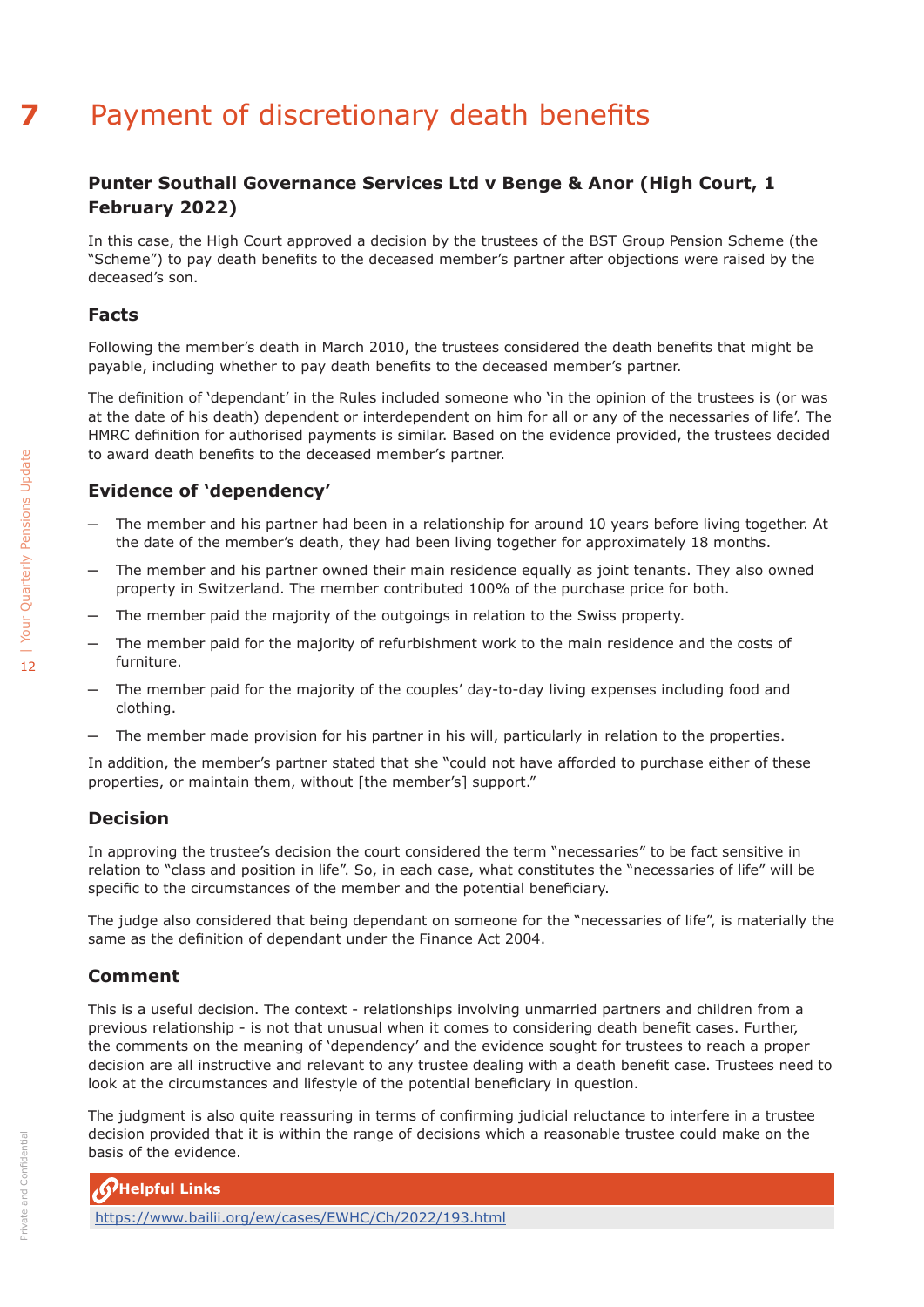# | Your Quarterly Pensions Update Private and Confidential | Your Quarterly Pensions Update 13

# 8 | DC Update

The Pensions Regulator (TPR) has made a number of recent updates to its '21st century trusteeship guidance' . The revisions made include developing and regularly reviewing the scheme's business plan which, in turn, should help trustees to set a clear strategy. Trustees should also review the performance and effectiveness of the board annually and refer to the objectives in the business plan. When recruiting trustees, thought should be given to the needs of the board as a whole, including diversity. The chair should provide effective leadership, demonstrate decision-making skills, and encourage open and constructive debate. Trustee boards should meet often enough to maintain effective oversight and control.

TPR has also made some small changes to its Chair Statement 'quick guide'. The changes relate to how additional documents can be attached and referred to in Chair Statements. Trustees should ensure, when checking how they refer to the default Statement of Investment Principles (SIP) and illustrative examples, that this is in line with revised guidance.

On the subject of Chair Statements, in a recent First Tier Tribunal case , a pension scheme employer, which was also the trustee of the scheme, disputed a penalty notice issued by TPR for failing to comply with the requirement to produce a Chair's Statement. The notice required the employer to pay a penalty. The fact of non-compliance was not in dispute, but the employer argued that failure to provide the statement was unintentional and the result of a lack of knowledge of complex regulatory requirements. The tribunal held that the penalty notice was valid because, under the regulations, the imposition of a penalty notice was mandatory. The tribunal also added that the statutory provisions for trustees to have knowledge and understanding of (among other things) the law relating to pensions and trusts are 'clear and unequivocal'.

The Auto-Enrolment earnings trigger and the lower and higher level of qualifying earnings all remain unchanged at £10,000 p.a., £6,240 p.a. and £50,240 p.a. respectively.

Annual and Lifetime Allowance thresholds also remain unchanged:

- Standard annual allowance : Fixed at £40,000.
- Tapered annual allowance : Threshold income fixed at £200,000; adjusted income fixed at £240,000.
- Money Purchase Annual Allowance : Fixed at £4,000.
- ─ Lifetime Allowance : will remain at its 2020-21 level (£1,073,100) up to and including 2025/26.

TPR has updated its guidance on communicating and reporting to include new information for trustees of DC pension schemes who will be in scope of the 'stronger nudge' regulations from 1 June. Under the new regulations, DC scheme trustees will be required to offer to book their members an appointment with Pension Wise when they apply to access their flexible benefits.

The regulations apply to the trustees of an occupational pension scheme where a scheme member or a survivor in relation to the member (relevant beneficiary), who has a right or entitlement to flexible (DC) benefits under the scheme, makes an application to transfer pension rights or start receiving pension benefits.

Another 2022 change is new regulations that mandate the use of simpler annual benefit statements for members of DC schemes that are used for automatic enrolment. From 1 October 2022, automatic enrolment schemes that only provide money purchase benefits must issue simpler annual benefit statements, having regard to statutory guidance and an illustrative template published by the DWP . Annual benefit statements issued after 1 October 2022 must follow the new simpler format.

Finally, for this DC update, the Department for Work and Pensions has launched a consultation on proposals and draft regulations on accessibility of illiquid assets for DC pension schemes . The consultation considers the government's responses to the 'Consultation on enabling investment in productive finance' that set out the exclusion of performance fees from the 0.75% cap on charges in default arrangements, and to the 'Future of the defined contribution pension market: the case for greater consolidation' consultation.

The DWP proposals would require DC pension schemes to disclose and explain their policies on illiquid investment and for schemes with over £100m of assets to disclose their current asset classes to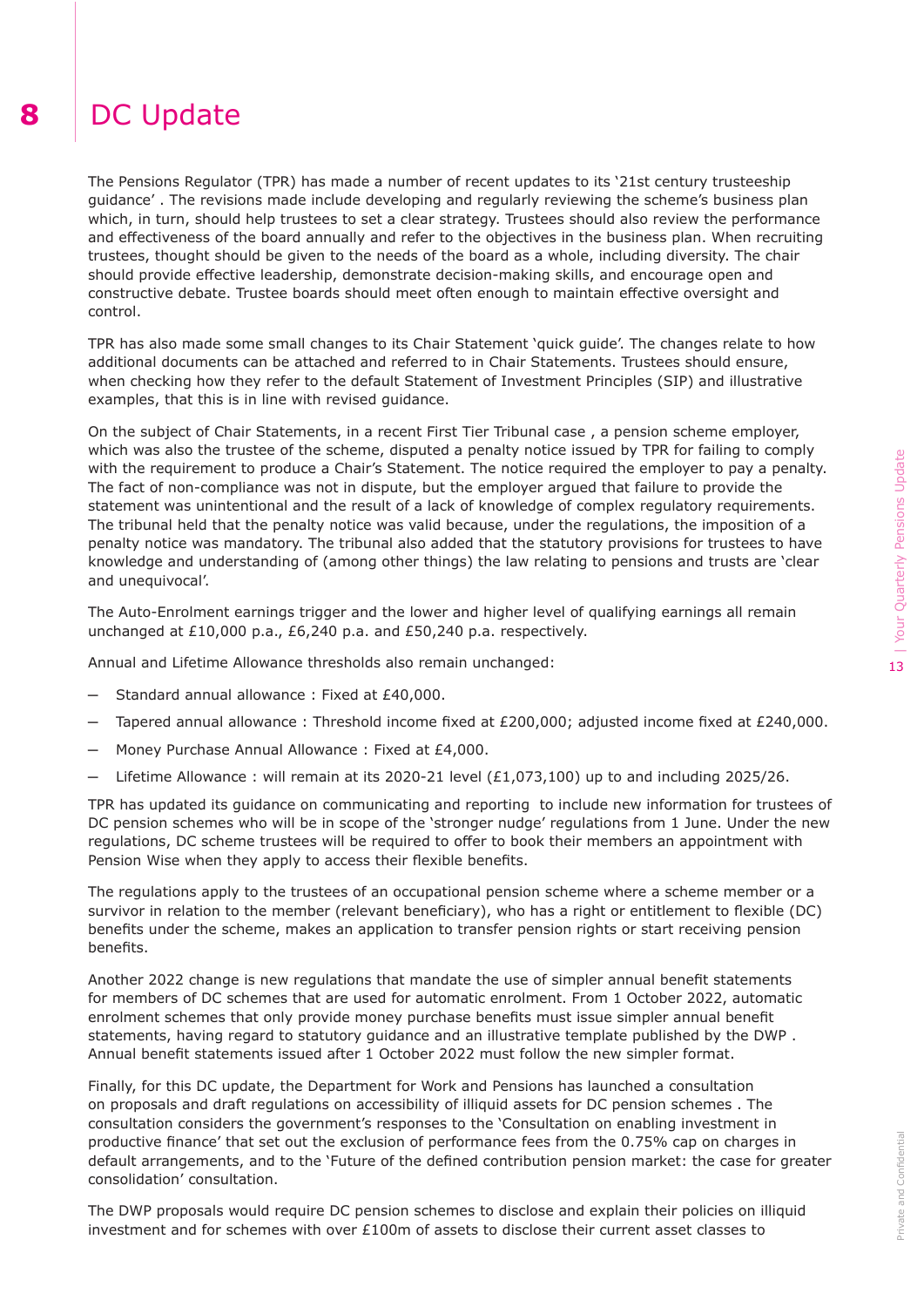members. The draft regulations remove certain employer-related restrictions that currently apply to large, authorised Master Trusts.

# **Helpful Links**

[21st Century Trusteeship | The Pensions Regulator](https://www.thepensionsregulator.gov.uk/en/trustees/21st-century-trusteeship)

[Ease \(bailii.org\)](https://www.bailii.org/uk/cases/UKFTT/GRC/2022/PEN-2021-0219.pdf)

[Communicating reporting DC pension schemes | The Pensions Regulator](https://www.thepensionsregulator.gov.uk/en/document-library/scheme-management-detailed-guidance/communications-and-reporting-detailed-guidance/6-communicating-and-reporting) 

How to provide simpler annual benefit statements - GOV.UK [\(www.gov.uk\)](https://www.gov.uk/government/publications/how-to-provide-simpler-annual-benefit-statements)

Facilitating investment in illiquid assets by defined [contribution](https://www.gov.uk/government/consultations/facilitating-investment-in-illiquid-assets-by-defined-contribution-pension-schemes) pension schemes - GOV.UK (www.gov. [uk\)](https://www.gov.uk/government/consultations/facilitating-investment-in-illiquid-assets-by-defined-contribution-pension-schemes)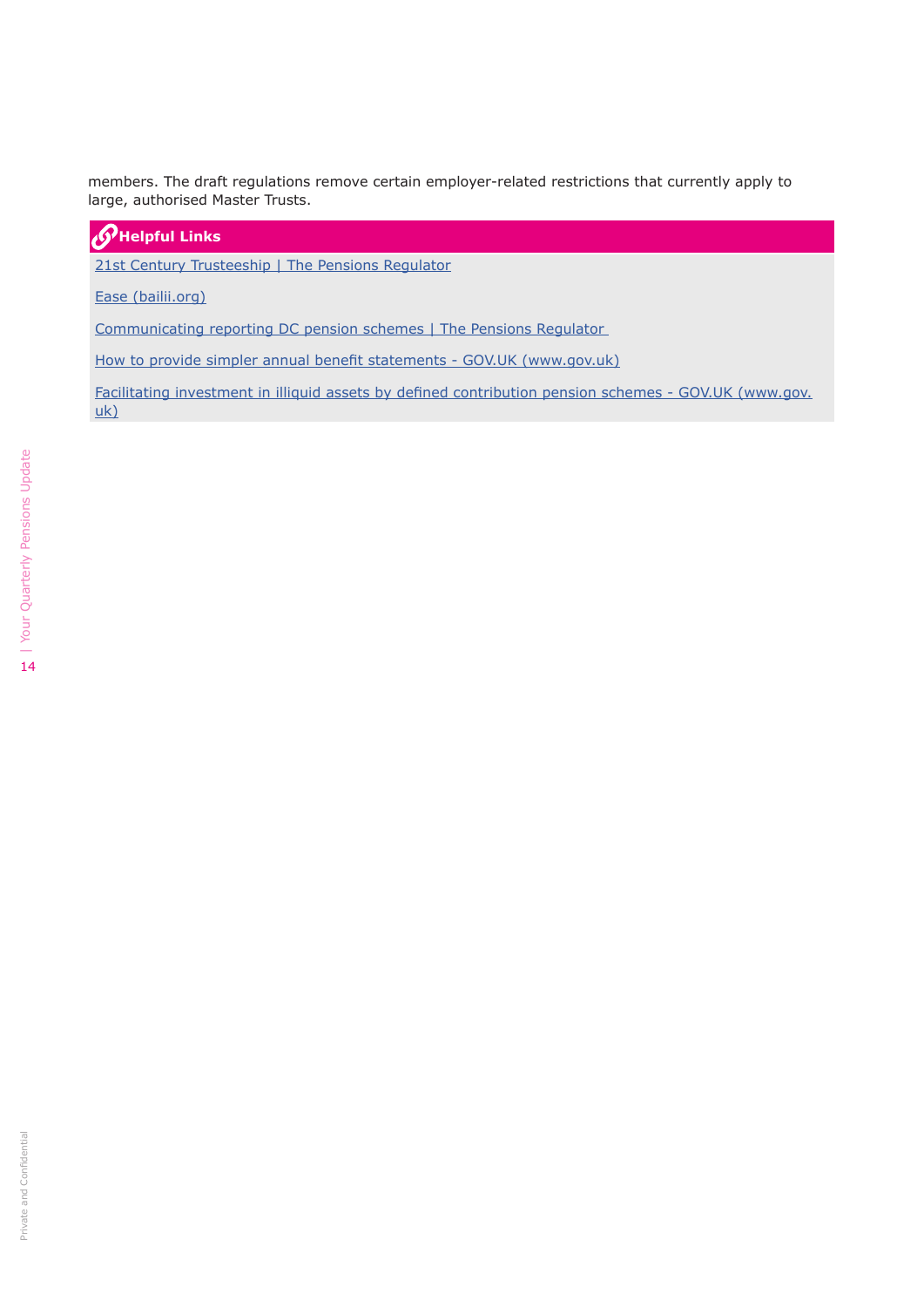# **9** Pensions Ombudsman roundup: lessons from recent determinations

# **Pension Scams, PO 11134, MR S**

This determination includes a useful reminder of the criteria that must be met for a pension scheme member to acquire a statutory right to a cash equivalent transfer value (CETV) of their preserved pension scheme benefits.

In this case, involving a request to transfer to the Capita Oak occupational pension scheme, the member was not an 'earner' and, therefore, did not meet one of the criteria for a statutory right to a CETV.

Nevertheless, the transfer was still paid and turned out to be a 'scam'.

The Ombudsman noted that, in addition to the member not having a statutory right to a CETV, the scheme rules did not contain provisions to allow a transfer value on a discretionary basis.

Even though the member was given pension scam warnings, the Ombudsman directed that Mrs S be fully reinstated in the transferring pension scheme. In addition, a distress and inconvenience award of £2,000 was made.

The case is a reminder that, regardless of the checks made in respect of a receiving scheme, trustees must ensure they have either a legal duty, or a discretionary power, before paying a transfer value.

# **CAS-37620-T3T0, Mrs E**

This was another determination relating to transfer values.

In this case, the member was provided with a Statement of Entitlement (i.e., a guaranteed transfer value was quoted, which would be honoured provided the member made a written application, with supporting information, to accept the transfer value within a three-month period).

Some, but not all, the necessary information was provided within the three-month guarantee period. The remainder was provided afterwards.

The scheme refused to honour the guaranteed transfer value. A new transfer value was calculated and a reduced amount paid.

The member claimed that the original transfer value should be honoured.

The Ombudsman dismissed the complaint on the grounds that a full and complete application was not received in time, and any honouring of an amount quoted outside of the guarantee period is a trustee discretion, not a member right.

# **PO-23848, Mrs S**

This determination concerned the recovery of an overpayment of pension, which arose due to a 'cohabitation' clause in the scheme rules; i.e., a pension payable on the member's death should have ceased when the recipient started to live with someone else.

When the scheme sought recovery, Mrs S claimed the defence of 'change of position'. She also contended that the scheme should not have set off arrears of Guaranteed Minimum Pension (GMP), due after the overpayment was discovered, against the alleged overpayment.

The Ombudsman partially upheld this complaint.

On the change of position defence, he determined that a general change of position in the form of increased outgoings can be sufficient to stop recovery. So, in this case, none of the overpayment was recoverable.

He also held that the scheme should not have set off the arrears of GMP against the alleged overpayment, because this was in breach of section 91(6) of the Pensions Act 1995 (inalienability of occupational pension) and section 159 of the Pension Schemes Act 1993 (inalienability of Guaranteed Minimum Pension).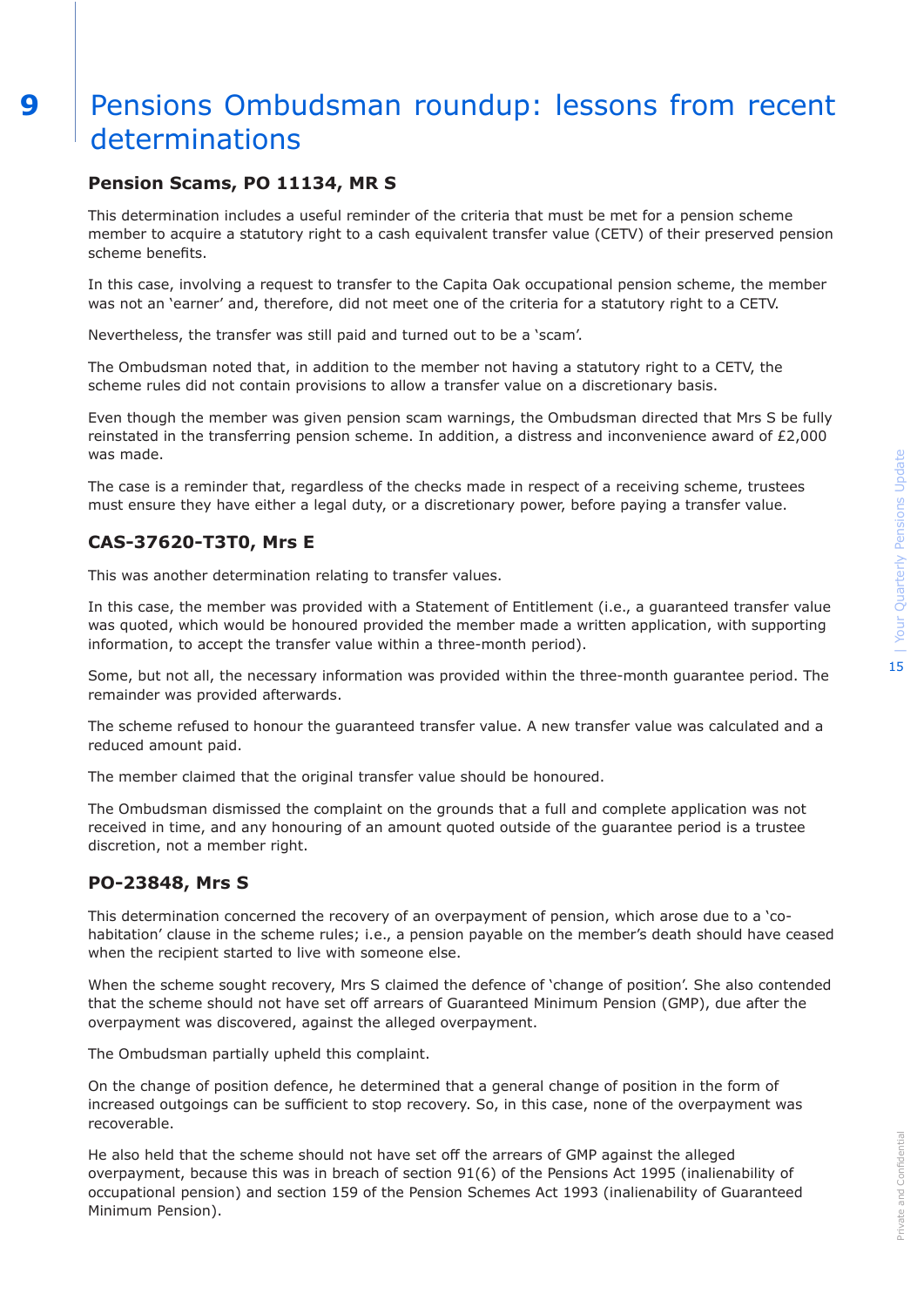The determination is useful for other cases where trustees and their administrators are dealing with a member for whom there are both over and under-payments of pension, and they are considering whether to set-off one against the other. This type of situation can arise in connection with GMP rectification (where a member can be either over or under-paid) and GMP equalisation (where a member can only ever be owed money).

### **Helpful Links**

Armed Forces Pension Scheme (PO-11134) | The Pensions Ombudsman [\(pensions-ombudsman.org.uk\)](https://www.pensions-ombudsman.org.uk/decision/2021/po-11134/armed-forces-pension-scheme-po-11134)

CAS-37620-T3T0.pdf [\(pensions-ombudsman.org.uk\)](https://www.pensions-ombudsman.org.uk/sites/default/files/decisions/CAS-37620-T3T0.pdf)

[Teachers' Pension Scheme \(PO-23848\) | The Pensions Ombudsman \(pensions-ombudsman.org.uk\)](https://www.pensions-ombudsman.org.uk/decision/2021/po-23848/teachers-pension-scheme-po-23848)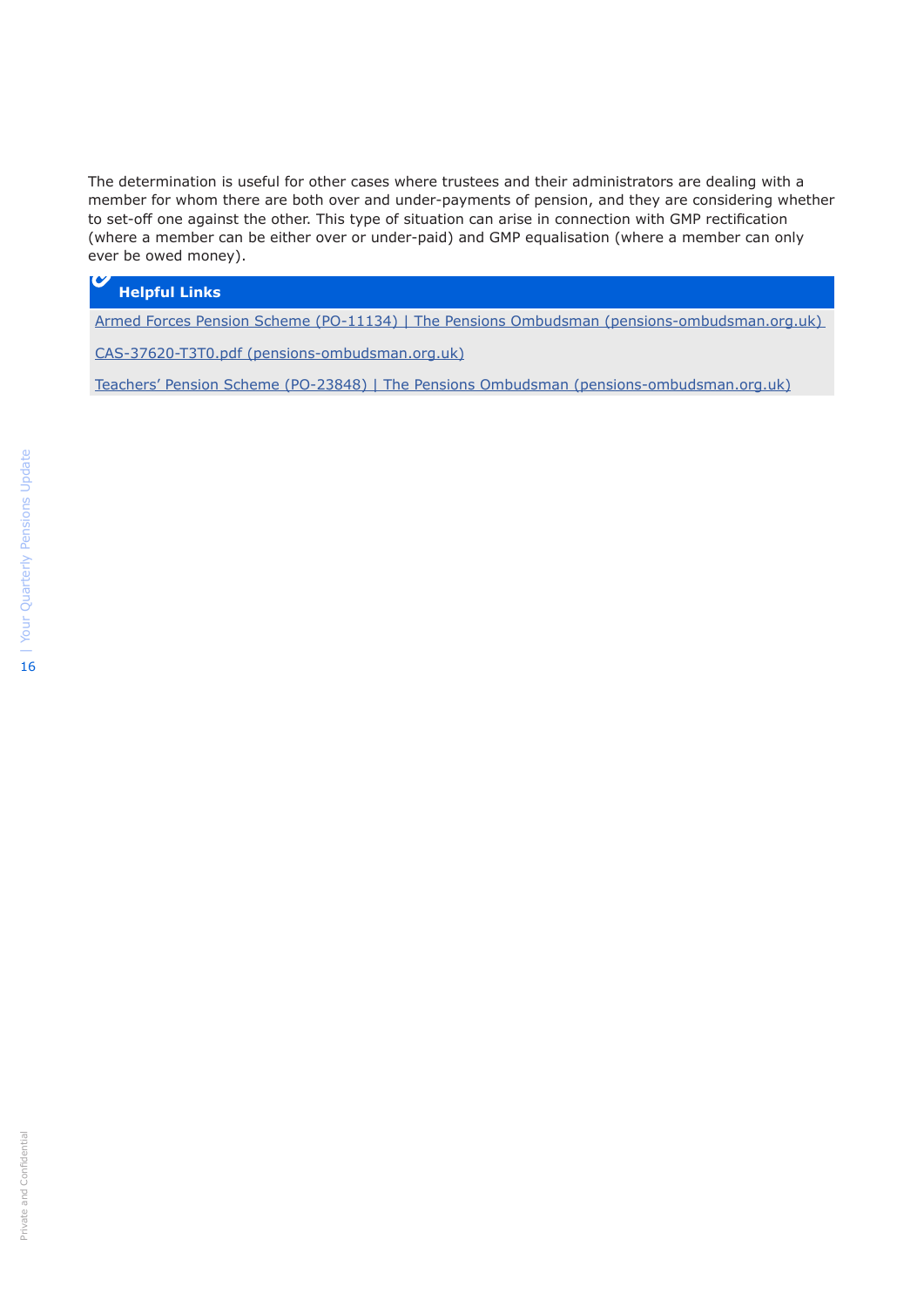# 10 | HMRC's third GMP Equalisation (GMPE) newsletter what now for trustees?

HMRC has now issued its latest GMPE newsletter, which supplements previous HMRC guidance and covers, from a pension-tax perspective, corrective action relating to past transfers-out. It also includes an update and guidance for those schemes choosing to address GMP inequalities using the GMP conversion method ('D2').

This is a very welcome update as it will allow some schemes to complete their GMPE projects, as for dualrecord methods of GMPE at least, there is now pensions-tax guidance for members who still have benefits secured or payable under affected schemes and past-transfer/full settlement cases.

We've summarised below the key points from the guidance.

### **GMPE and past transfers**

Where a transfer value (TV) has previously been underpaid due to GMPE, the trustees/scheme administrators may decide that a member has a right to a top-up transfer payment. Importantly, to be authorised, any top-up TV must satisfy the conditions for a recognised transfer at the time the top-up transfer is made (as opposed to when the original transfer was made). An individual's right to a top-up TV in these circumstances is an 'accrued right' for these purposes.

The receiving scheme may be the same scheme to which the original transfer payment was made or a different scheme.

### **Lump sum payment**

For the purposes of GMPE, a lump sum payment made directly to the member may be possible. It will be classed as an authorised payment where it meets the payment conditions at the time the payment is made. This includes the payment of lump sums and small lump sums under The Registered Pension Schemes (Authorised Payments) Regulations 2009 and winding-up lump sums. Where the member has died, some lump sums can be paid to another individual .

In particular, following what is known as a 'relevant accretion', a registered pension scheme can make a payment of up to £10,000 directly to an individual . To be an authorised payment, one of the conditions is that the payment must be made no later than six months after the date the accretion occurs. The HMRC newsletter confirms that the six-month period starts when the scheme administrator has established the member has an actual entitlement to a top-up payment, and the amount of that payment.

### **Taxation**

A top-up TV, and any lump sum paid to extinguish that right, derive from the additional rights to benefits that the individual had under the transferring scheme, and which were not taken into account when the original transfer was calculated. This right is an uncrystallised right.

Any lump sum payment made directly to a member to extinguish a member's right to a top-up TV will be a payment in respect of uncrystallised rights.

Where the payment is to the member (or following the member's death, to the member's estate) and is in respect of an uncrystallised right, tax is due on 75% of the lump sum.

Where the lump sum is paid to another individual following the member's death (and is an authorised lump sum that is not required to be paid to a member (or to their estate)), it will be wholly taxable. Tax is due in the tax year in which the lump sum is paid, and PAYE should be operated on the lump sum.

# **Annual Allowance**

No further annual allowance implications arise where a top-up TV is made, or a lump sum is paid to extinguish the right to a top-up TV; i.e. past pension input calculations do not need to be revisited.

# **HMRC Protections**

The original transfer will not stop being a block transfer purely because, after that transfer is made,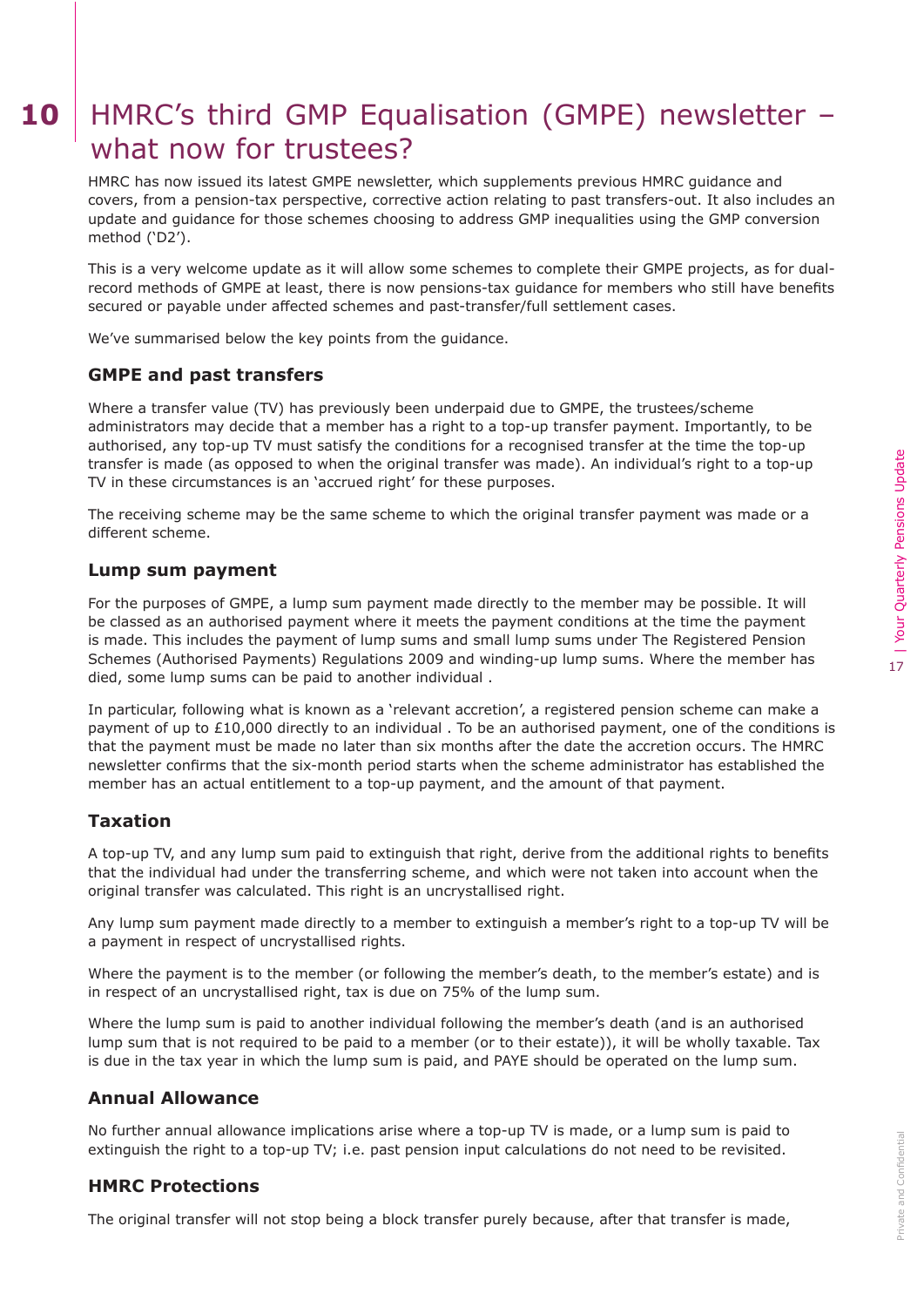# 10 | HMRC's third GMP Equalisation (GMPE) newsletter what now for trustees? (cont)

further benefit entitlement is later identified as a result of GMPE and settled as a recognised transfer or authorised lump sum payment.

It is important to note that paying an additional transfer in respect of a member could result in a loss of fixed or enhanced protection if the transfer is not a permitted transfer.

# **GMP Conversion**

HMRC's latest newsletter also provides an update for schemes using the GMP conversion method to achieve GMPE. HMRC emphasises that its work in this complex area continues.

For scheme sponsors and trustees, it is important to note that this newsletter from HMRC does not provide 'all the answers'. That said, there is now more clarity that, whilst the same cannot be said for deferred members, GMP conversion should have no tax impact on the annual allowance and fixed protection of pensioners. Further legislation is not ruled out.

# **So, what should trustees be doing now?**

• Get your data sorted (and not just for GMPE; come 2023, pension schemes will be required to provide information to the Pensions Dashboard so that pension savers can see all their benefits in one place).

• Agree your approach. At this stage there should be no need for lengthy / costly reports on the different methods; unless you have a compelling reason to convert GMPs into scheme benefits then adopt the method of minimum interference - Method C2 - which all third party administrators should be able to accommodate. Alternatively, for easier administration, use Method B or C1, provided the increase in liabilities is not materially different relative to C2.

• Equalise benefits going forward, for future transfers and retirements (just because you use one method as an interim solution for future settlements, you are not bound to use that method for the wider GMPE project).

• Equalise benefits for those that currently have benefits secured and payable under the scheme; especially those who are already retired and may be due years of arrears payments.

• Revisit past settlements – transfers-out, deaths, trivial commutations.

• When you have something to tell them, i.e. you have quantified the GMPE uplifts, communicate with members.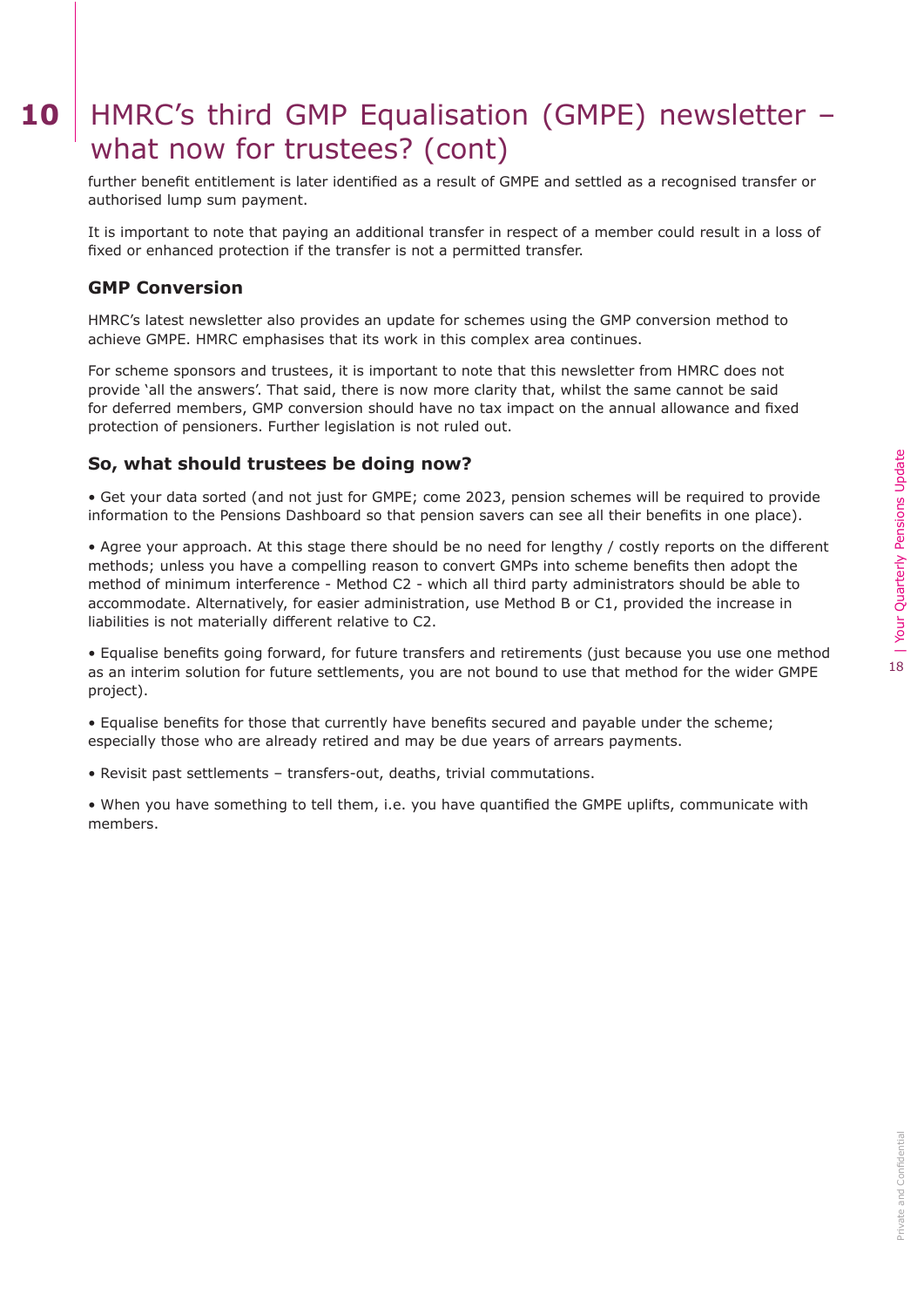# Coming Up Next

We always end our quarterly report by looking ahead to the months to come, signposting some future events that we have some time to digest and prepare for, that are imminent but not immediate. Yet for this writer, the pace of the passage of time so far in 2022 has been nothing short of ferocious! Honestly, it feels like a fortnight since I was putting our Christmas tree in the attic and writing the Coming Up Next article for the report closing out 2021. How are we on the cusp of May already!?

Yet, here we are, looking ahead to the (roughly) two thirds of the year that are left. While the speedy passage of time might cause disbelief and consternation – particularly for those of us not in our 20s anymore! – it is important that we accept how quickly time is passing and that we cannot put future events on the long finger. Preparation is key, because there is no doubt that other things not on our list right now will raise their heads to steal away some of our precious time too.

So, not to waste any more time, here are some of the topics that will be impacting your pension schemes in the coming months:

# **Chair Statements**

• From 30 April 2022, defined contribution (DC) schemes with year ends after 1 October 2021 will need to comply with new requirements on reporting net investment returns when drafting their Chair Statement. As discussed in previous quarterly updates, trustees of all relevant DC schemes, regardless of asset size, must now state the return on investments from their default and self-selected funds, net of all transaction costs and charges.

• Then, from 31 July, the drafting of Chair Statements for schemes with assets below £100 million will need to include a Value for Money assessment. While schemes with assets above £100 million from October are likely to need to disclose and explain their illiquid investment policy and report on the asset classes currently held in their scheme's portfolio.

# **Scheme Funding and TPR Code of Practice**

• The first part of the Government consultation on draft regulations setting out the detail of the new statutory funding regime for DB pension schemes, requiring trustees to have a long-term objective/ strategy in place for funding and investment, is due to be announced in late spring 2022, with the followup consultation on the Regulator's new Funding Code expected in late summer.

• We expect the latter consultation to coincide with TPR publishing its consultation on a draft code of practice, combining the 15 current codes of practice into a single, "super-code". When the new regime takes effect, trustees of schemes with 100 or more members will need to carry out their first 'own risk assessment' of their scheme within 12 months.

# **Climate Risk Governance**

• From 1 October 2022, schemes with £1 billion or more in assets will be required to align governance processes and disclosures with the Task Force on Climate-related Financial Disclosures (TCFD) recommendations. It is also expected (currently under consultation) that schemes will need to report on the extent to which their investments are aligned with the Paris Agreement goal of limiting global temperature increases to an average of 1.5°C above pre-industrial levels.

Building on those selected topics, here are some key dates to keep in your diary as we continue to tear through 2022:

**• 30 April 2022** – Closure of the third window for applications to become a signatory to the 2020 UK Stewardship Code.

**• 30 April 2022** – Net investment return disclosures must be included in DC Chair Statements after this date (see above).

**• 1 June 2022** – Trustees and GPP providers will have to give members with flexible (DC/cash balance) benefits a "stronger nudge" to book a free Pension Wise appointment when accessing their savings.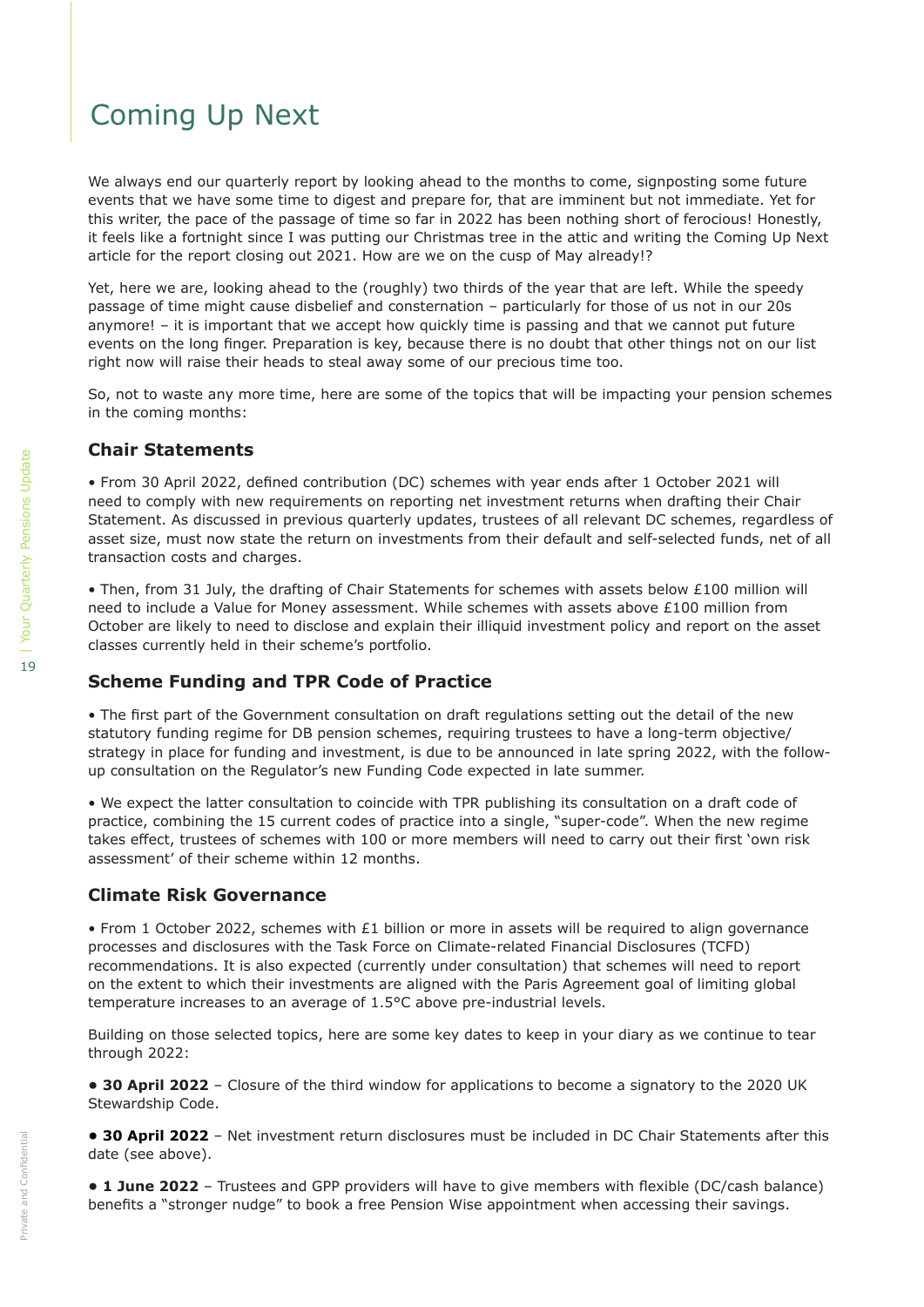# Coming Up Next

**• 31 July 2022** – New Value for Money information will need to be included in chair statements for schemes with less than £100 million of assets (see above).

**• 1 October 2022** – Extension of climate risk governance and reporting requirements for occupational pension schemes with £1 billion or more assets.

**• 1 October 2022** – Simplified, "two-page" benefit statements requirements come into force for autoenrolment DC schemes.

**• October 2022** – Reporting on illiquid investments expected to come into force for DC schemes with over £100 million of assets, as well as regulations removing certain employer-related restrictions that currently apply to large, authorised Master Trusts.

**• End of 2022** – Government consultation on multi-employer collective defined contribution (CDC) pensions expected to be launched.